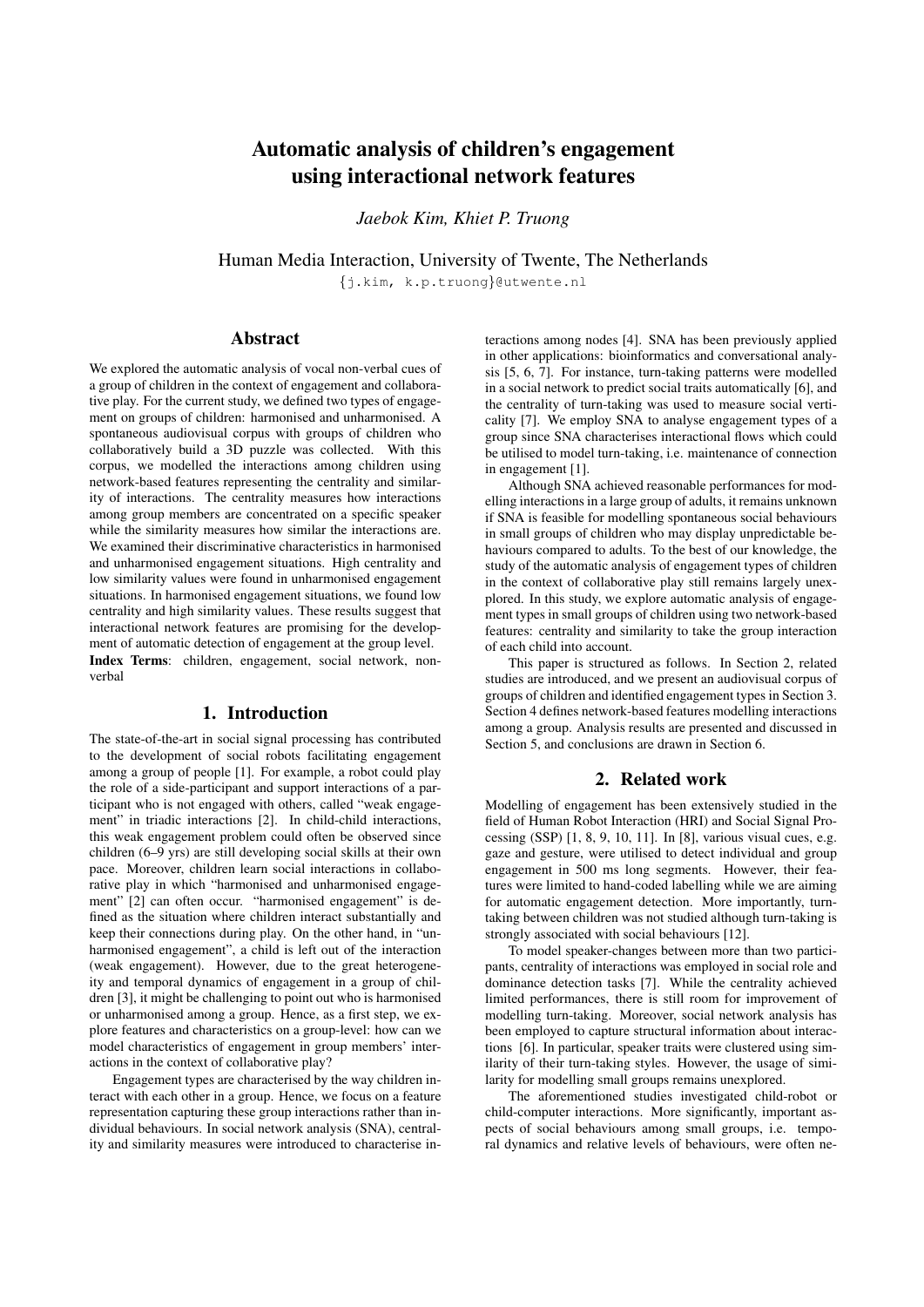glected. First of all, in a similar way as for the temporal dynamics of speech, temporal patterns of social behaviours vary occasionally [3]. For instance, it is rare to observe the same level of engagement from the beginning to the end of each task or play. Since the engagement of children alters dynamically over time, it is not desirable to point out who is highly engaged for each session [3] although such a rough approach was often employed [1, 13].

Furthermore, a child can show differing social behaviours depending on who participates in play [14]. To be more specific, individuals vary their non-verbal behaviours depending on whom they interact with and in the situation. For instance, the behaviours of a child low in engagement rely on other people showing more or less engagement in specific contexts. In other words, the context surrounding people greatly affects their behaviours and one of the most significant contexts is the group of people who they interact along with at any given time. Hence, we first focus on modelling engagement on a group-level using centrality and similarity measures rather than modelling individual engagement.

### 3. Data

### 3.1. Corpus collection

We designed a 3D puzzle task facilitating children's spontaneous social interactions. Using 3D magnetic cube blocks, children were asked to build given shapes of animals together. Dutch children (9 female and 12 male,  $n = 21$ ) aged 5 - 8  $(6.95 \pm .95)$  were recruited from a primary school. Children were first clustered according to age and then assigned randomly to mixed-gender groups of three for each session in order to maximize the diversity in social interactions. Finally, eight sessions were chosen for subsequent analyses, leading to approximately 3 hours of audiovisual data. More details of the setup are presented in [15].

#### 3.2. Annotation

By employing the concept of engagement, the process by which multiple participants maintaining perceived connection during verbal and non-verbal interactions [1], engagement can be observed in various forms characterised by multi-modal interactions. In our work, we identify engagement types by focusing on exchanges of attention among the children during the play. First, we looked into the difficulty of individual engagement coding due to the great variability of their interactions within groups. To prevent judgement biased to speech, we did not give two coders any access of individual speech recordings but the description of engagement and videos. They were asked to code levels of engagement of each child in an absolute manner, i.e. {low, medium, high}. As expected, it was difficult to judge the level of engagement of a group member in the absolute manner, resulting in poor inter-rater agreement (kappa) between two coders (.57). Hence, we designed an annotation based on ranks, which measures a relative level of engagement as follows (from low to high level of engagement):

- 1: giving relatively less attention to others and receiving relatively less attention from others.
- 2a: giving relatively less attention to others but receiving attention from others.
- 2b: giving attention to others but receiving relatively less attention from others.

• 3: giving attention to others and receiving attention from others.

By using these descriptions, children in a group can be ordered from a low to a high level of engagement. Only if no differences could be observed among the three children, ties were allowed (e.g.  $\{1, 1, 1\}$ ,  $\{3, 3, 3\}$ ). We treated the classes {2a} and {2b} as equally ranked (in level of engagement) and merged them into one class {2}.

A suitable size of a segment for annotation varies on the context. For instance, 0.5 and 5 seconds (sec) long sized segments were used to predict engagement and roles, respectively [8, 16]. Through several pilot coding sessions, we found, on an empirical basis, that 5 sec long segments were suitable for the annotators to observe various levels of engagement.

Again, to prevent any judgement relying on speech, we provided the coders with only the videos and descriptions. The coders coded every 5 sec segment using the ELAN tool [17]. The agreement level (kappa) was reported as 0.82. Furthermore, we removed speechless segments that do not contain any vocal cues and selected only those segments whose labels were agreed by both coders. From these relative levels of individual engagement, we derive group level engagement: harmonised engagement (HE) and unharmonised engagement (UE). When there is no child who is less engaged than others, i.e. 3-3-3, this would be considered HE. All other cases were categorised into UE. In UE, some children were not engaged in the interactions and often played alone, i.e. 1-1-1. The resulting data set contains a total of 1017 segments (HE: 304 and UE: 713).

# 4. Features

As mentioned previously, we do not have pre-knowledge of features for engagement types on groups of children; thus, we investigate sets of vocal non-verbal features and acoustic features based on related works [12, 15]. Based on these, we explored three different feature sets: individual non-verbal (baseline), network-based non-verbal, and acoustic features, as summarised in Table 2.

### 4.1. Automatic extraction

We aim to develop the automatic analysis of interactions among a group of children. Therefore, we extract our features from every 5s long segment [15] in an automatic way. First, we extract each child's speech segment using voice activity detection from each child's lapel microphone recording. Then, in order to correct errors caused by noise and channel-inferences, we applied automatic speaker identification using iterative model update and manual correction. In a similar way as described in [18], we use Mel-frequency cepstral coefficients (MFCC) features and Gaussian-Mixture-Model (GMM) to detect segments from different speakers. As a result, we obtain "Inter-Pausal Units (IPUs)" (0.5 sec of the minimum length for speech and silence) of speech in each segment [12]. We bridge two speech segments only if there is a short silence  $(< 0.5 \text{ sec})$  between them. Based on IPUs, we extract features for subsequent analyses. Then, these are normalised into frequency, denoted as  $FQ$ (= the number of IPUs / 5 sec), mean duration of IPUs  $(MD)$ , and  $PR$  (= total duration of IPUs / 5 sec) [15]. Note that 5 sec is the duration of each segment for both types: harmonised and unharmonised engagement.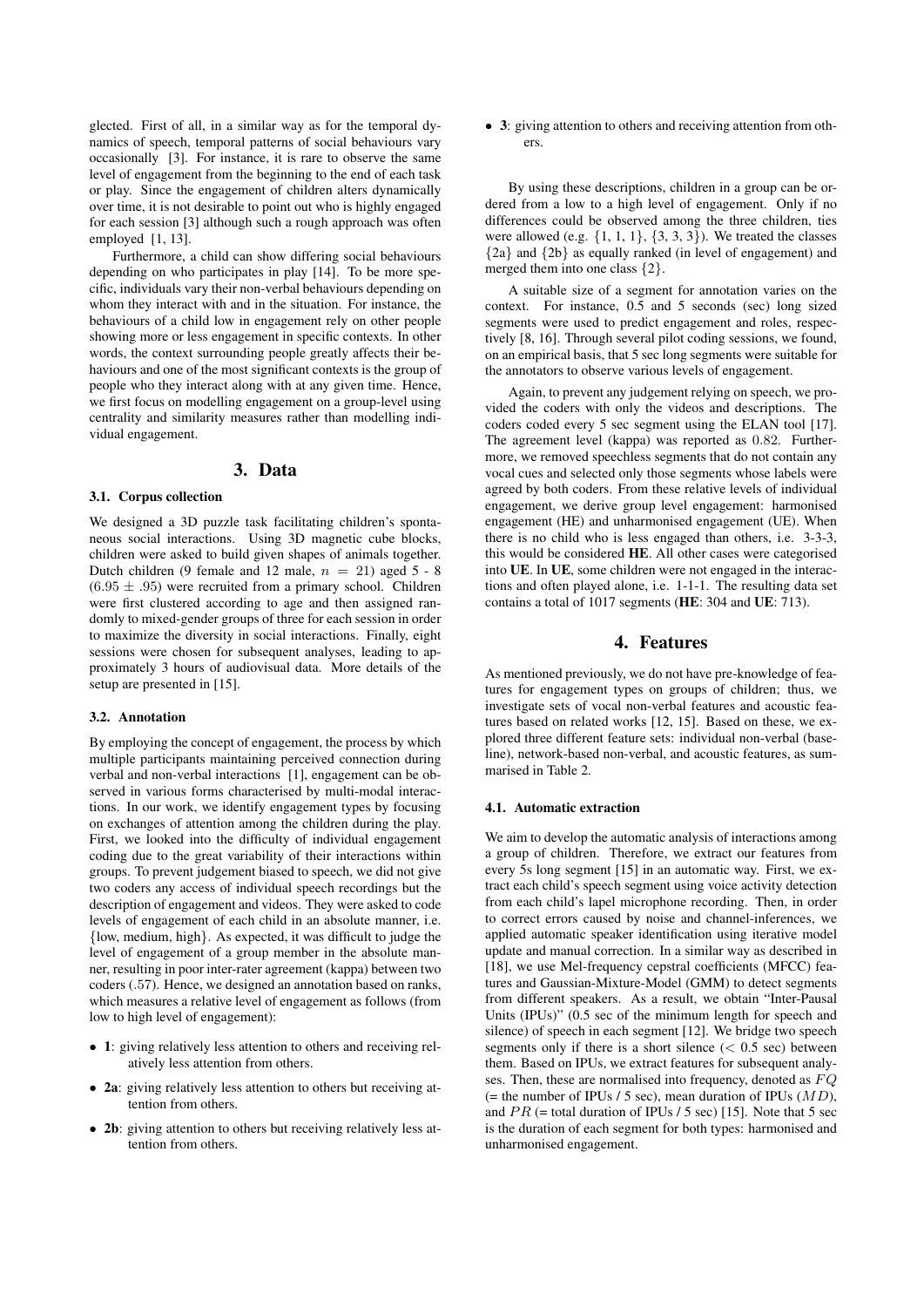| self-silence     | $C_2 \rightarrow C_1$ | $\rightarrow C_1$ |
|------------------|-----------------------|-------------------|
| $\rightarrow$ Co | self-silence          | С,<br>$\sqrt{3}$  |
| $\cdot C_2$      | $C_2 \rightarrow C_3$ | self-silence      |

Table 1: *Interactional flow matrix for a feature:* f

#### 4.2. Network-based turn-taking features

To model the interactivity among children in a group, we focus on the centrality and similarity of interactions in a group. The centrality measures how interactions among group members are concentrated on a specific speaker while the similarity measures how similar the interactions are. Since we focus on the types of the group conversation instead of individual types, we need to derive overall (i.e. group-level) centrality and similarity of interactions. We expect the overall centrality to show lower values for HE than for UE: rather than having a relatively centralised interactions, in harmonised engagement, interactions are expected to be more equally distributed among the children. On the other hand, the overall similarity is expected to be higher in the case of HE than in that of UE.

To model the centrality and similarity, we devise an interactional flow network and matrix as shown in Table 1. Let us denote  $A_{f(i,j)}$  as an interactional flow that j'th child precedes i'th child, i.e.  $C_j \rightarrow C_i$  in the matrix. Each type of flow is represented by a feature  $(f)$  among "clear speaker change (change)", "unclear speaker change with overlap (change-ov)", "successful interruption (s-int)", and "unsuccessful interruption (u-int)", selected in [15]. Note that **change-ov** occurs when there is mutual self-silence between children preceded or followed by speechoverlaps. Moreover, we add "self-silence" [15] (pause), which is regarded as a self-interactional flow  $A_{f(i,i)}$  in order to model the maintenance of turns. Eventually, each feature has its own matrix to model interactional flows among a group. In the matrix, a row vector:  $x_i$  describes all flows from other children to child i (e.g.  $x_1 = [A_{f(1,1)}, A_{f(1,2)}, A_{f(1,3)}].$ 

### *4.2.1. Centrality of interactions*

Centrality of interactions can be explained by two terms: frequency and duration of interactional flows, i.e. changes or interruptions ({change, change-ov, s-int, u-int}). For example, if speaker changes from other children to i'th child are frequent or shorter, interactions are highly centralised on the focal child (i.e. i'th child). The centrality of a feature  $(f)$  of an i'th child  $(C_i)$  among a total K number of children is measured as follows:

$$
CT(f_{(C_i)}) = \frac{K-1}{\sum_{j=1}^{K} IF_{j \to i}}, \forall i = 1, 2, ... K
$$
 (1)

where  $IF_{j\rightarrow i}$  is the intensity function of the feature (f) representing the interactional flow from  $i$ 'th child to  $i$ 'th child, denoted as  $A_{f(i,j)}$  in the matrix. The definition of the intensity varies depending on the normalisation and feature types. We use only two types of normalised values for each feature: frequency  $(FQ)$  and mean duration  $(MD)$  since the proportion of duration  $(PR)$  is already modelled in centrality. We have two intensity functions  $(IF)$ : one for speaker changes and the other for interruptions. Note that centrality should be higher when interactions are centralised on a specific child.

First, for speaker changes: {change, change-ov}, the intensity function  $(IF)$  of mean duration is equal to  $MD$  of the feature. This function increases the centrality when the duration of change decreases. In other words, the quicker the focal child takes a turn from others, the higher the centrality becomes. For the frequency ( $FQ$ ),  $IF$  should be  $FQ^{-1}$ , which increases the centrality when the focal child takes turns from others more frequently.

Second, for interruptions: {s-int, u-int}, the intensity function (IF) of mean duration is  $\dot{M}D^{-1}$  of the feature. This function increases the centrality when the duration of interruptions increases. In other words, the longer the focal child interrupts others, the higher the centrality becomes. For the frequency  $(FQ)$ , IF is equal to  $FQ^{-1}$  as the same as speaker changes.

Based on these features, we calculate the overall centrality  $(OCT)$  of each feature  $(f)$  in the network using Freeman's centrality [19] defined as follows:

$$
OCT(f) = \frac{\sum_{i=1}^{K} [CT' - CT(f_{(C_i)})]}{H}, \forall i = 1, 2, ... K \quad (2)
$$

where  $CT'$  is the maximum among the centrality of children and  $H$  is the normalising factor, which varies on the topology of the network. For simplicity, we use  $(K - 1)$  for H.

#### *4.2.2. Similarity of interactions*

To model the similarity of interactions, the normalised feature sets are the same as those for centrality. Again, in the matrix, a row vector:  $x_i$  describes all interactional flows (of feature  $f$ ) from others to child  $i$ . Then, we measure similarity between row vectors:  $x_i$  and  $x_j$  by using Gaussian kernel which is defined as follows:

$$
K_f(x_i, x_j) = \exp(-\gamma \|x_i - x_j\|^2)
$$
 (3)

The parameter  $\gamma$  is used to control the kernel bandwidth:

$$
\gamma = \frac{\tilde{\gamma}}{\left(\frac{1}{K^2} \sum_{i=1}^K \sum_{j=1}^K A_{f(i,j)}\right)}\tag{4}
$$

which means that we normalise the parameter by dividing it by the average value of all interactional flows in the matrix. We could set a bandwidth parameter, i.e.  $\tilde{\gamma}$  using cross-validation but use 1 for a practical reason. In addition, we added a mean value of  $K_f(x_i, x_j)$  from possible combinations:  $\{K_f(x_1, x_2),$  $K_f(x_1, x_3), K_f(x_2, x_3)$  as overall similarity (OS).

Note that self-silence regulates high sensitivity for cases: self-flow  $A_{f(i,i)}$ . For example, if we measure the similarity of interactional flows for the first and second child:  $K_f(x_1, x_2)$  without self-silence, which means  $A_{f(1,1)} = 0$ and  $A_{f(2,2)} = 0$ , the similarity becomes highly sensitive to  $A_{f(1,2)}$  and  $A_{f(2,1)}$  (since it calculates a distance between vectors:  $[0, A_{f(2,1)}, A_{f(3,1)}]$  and  $[A_{f(1,2)}, 0, A_{f(3,2)}]$ ).

#### *4.2.3. Acoustic features and baseline*

We extracted F0, energy, HNR, ZCR, jitter, and shimmer and added their  $\{\Delta, \Delta\Delta\}$  by using openSMILE [20] as a representative set of acoustic cues of social behaviours [11]. For these features, we cannot use the centrality or similarity measures since they do not have interactional flows. Instead, we simply obtained mean and standard deviation (SD) values of the feature vectors for each child as individual features. Finally, for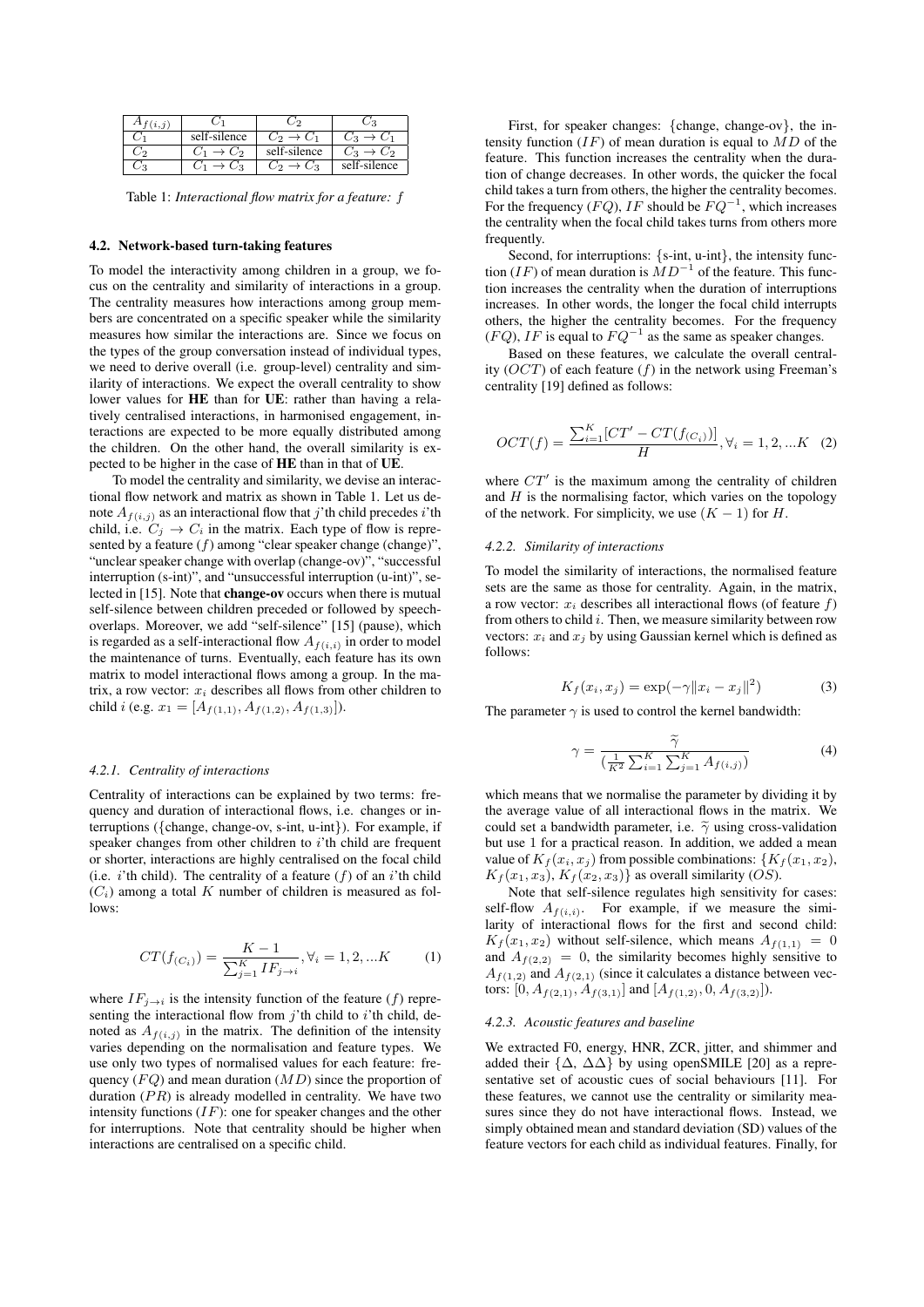| Category   | Features                                 |  |
|------------|------------------------------------------|--|
| non-verbal | individual features (18)                 |  |
| (baseline) | speech $(9)$ , self-silence $(9)$        |  |
|            | centrality of features (32)              |  |
| network    | speaker change $(8)$ ,                   |  |
| features   | speaker change with overlaps (8),        |  |
|            | successful interruptions (8),            |  |
|            | unsuccessful interruptions (8)           |  |
|            | similarity of features (32)              |  |
|            | speaker change (8),                      |  |
|            | speaker change with overlaps (8),        |  |
|            | successful interruptions (8),            |  |
|            | unsuccessful interruptions (8)           |  |
| acoustic   | SD of features (18)                      |  |
|            | F0 $(3)$ , energy $(3)$ , ZCR $(3)$ ,    |  |
|            | HNR $(3)$ , jitter $(3)$ , shimmer $(3)$ |  |
|            | Mean of features (18)                    |  |
|            | F0 $(3)$ , energy $(3)$ , ZCR $(3)$ ,    |  |
|            | HNR $(3)$ , jitter $(3)$ , shimmer $(3)$ |  |

Table 2: Feature sets (number of features)



(a) Proportion in unharmonised engagement (UE)



Figure 1: Proportion of speaking time of each child

the baseline set, we used normalised frequency  $(FQ)$ , mean duration  $(MD)$ , and proportion  $(PR)$  of speech and self-silence, which are all widely used in engagement detection [11].

# 5. Analysis

In this section, we analysed interactions of children in harmonised and unharmonised engagement situations. First, we investigate the individual features known to be associated with engagement [21]. Next, we look into the network-based features modelling turn-taking between children and present statistical significances of differences of feature values between harmonised and unharmonised engagement.

### 5.1. Baseline: proportion of speaking

Among the baseline features, the proportion of speaking time has been associated with engagement [21]. However, as mentioned in [22], one of the participants in a group might be less active in engagement than the others even if the level of speaking activity is high. Therefore, we first looked into how the proportion of speaking time  $(PR)$  is distributed in each group of children and whether this could be used as an indicator of the engagement types.

In Fig. 1,  $PR$  is shown for each child in a session. Note that  $PR_1$ , 2, and 3 are extracted from first, second, and third child in a group, respectively. Based on previous studies, one could assume that in cases of UE, the distribution of speaking time for three children might be unequal and show a higher variance than for HE. However, we observe that in both UE and HE, the distribution of speaking time is relatively unbalanced and that no clear patterns can be found. To discover if  $PR$  is distinctive between the types, we conducted Kruskal Wallis tests on the standard deviation  $(SD)$  of  $PR_{-1}$ , 2, and 3 in each group. This revealed that there is no significant difference ( $p = .344$ ) of  $PR$  between the types. Unlike in previous studies, the simple individual features (e.g. the proportion of speaking time) did not prove to be discriminative. We conducted the same tests for all other features: "clear speaker change (change)", "unclear speaker change with overlap (change-ov)", "successful interruption (s-int)", and "unsuccessful interruption (u-int)" [15]. However, we could not find any significant differences  $(p < .05)$ . This analysis led us to elaborate on network-based features, to attempt to model engagement types of a group.

#### 5.2. Network-based turn-taking

| <b>Types</b> | OCT-      | OCT-       | OCT-s-int-   | $OCT$ -u-int-     |
|--------------|-----------|------------|--------------|-------------------|
|              | change-MD | change-ov- | MD           | MD                |
|              |           | MD         |              |                   |
|              | (****)    | (****)     | $(*)$        | $\left( .\right)$ |
| UE           | $+.029$   | $+.034$    | $+.007$      | $+.077$           |
| HE           | $-.069$   | $-.080$    | $-.003$      | $-.033$           |
|              | $OCT-$    | OCT-       | $OCT-s-int-$ | OCT-u-int-        |
|              | change-FQ | change-ov- | FO           | FO                |
|              |           | FO         |              |                   |
|              | (****)    | (****)     | (****)       | $\left( .\right)$ |
| UE           | $+.047$   | $+.031$    | $+.016$      | $+.036$           |
| HЕ           | $-.089$   | $-.058$    | $-.008$      | $-.019$           |

Table 3: *Analysis of overall centrality (OCT)*

To interpret the behaviour of certain features in the HE and UE, we conducted Kruskal Wallis tests  $(df = 1)$  to investigate the distinctiveness of these features. Since our focus is on the network-based features, we first address overall centrality  $(OCT)$  and similarity  $(OS)$  of turn-taking features. We calculated the mean values of z-scores of the features of the HE and UE (\* \* \*\*: significance level  $p < .0001$ ).

First, Table 3 shows the overall centrality of turn-taking features. Note that the OCT of all features shows higher values for UE than HE. In other words, in UE, interactional flows are indeed more centralised on a specific child rather than showing equal distribution. In particular, speaker-change related features: {OCT-change-MD, OCT-change-ov-MD} showed significant differences ( $p < .0001$ ).

In Table 4, the overall similarity (OS) indicates lower values for UE rather than HE. We can interpret this finding to indicate that interactions are more equal and similar to each other during HE. In particular, all features {OS-change-MD, OS-changeov-MD, OS-s-int-MD, OS-u-int-MD} showed significant differences between the types although the overall centrality of unsuccessful interruptions (u-int) did not show significant results. In summary, we found that highly focused interactional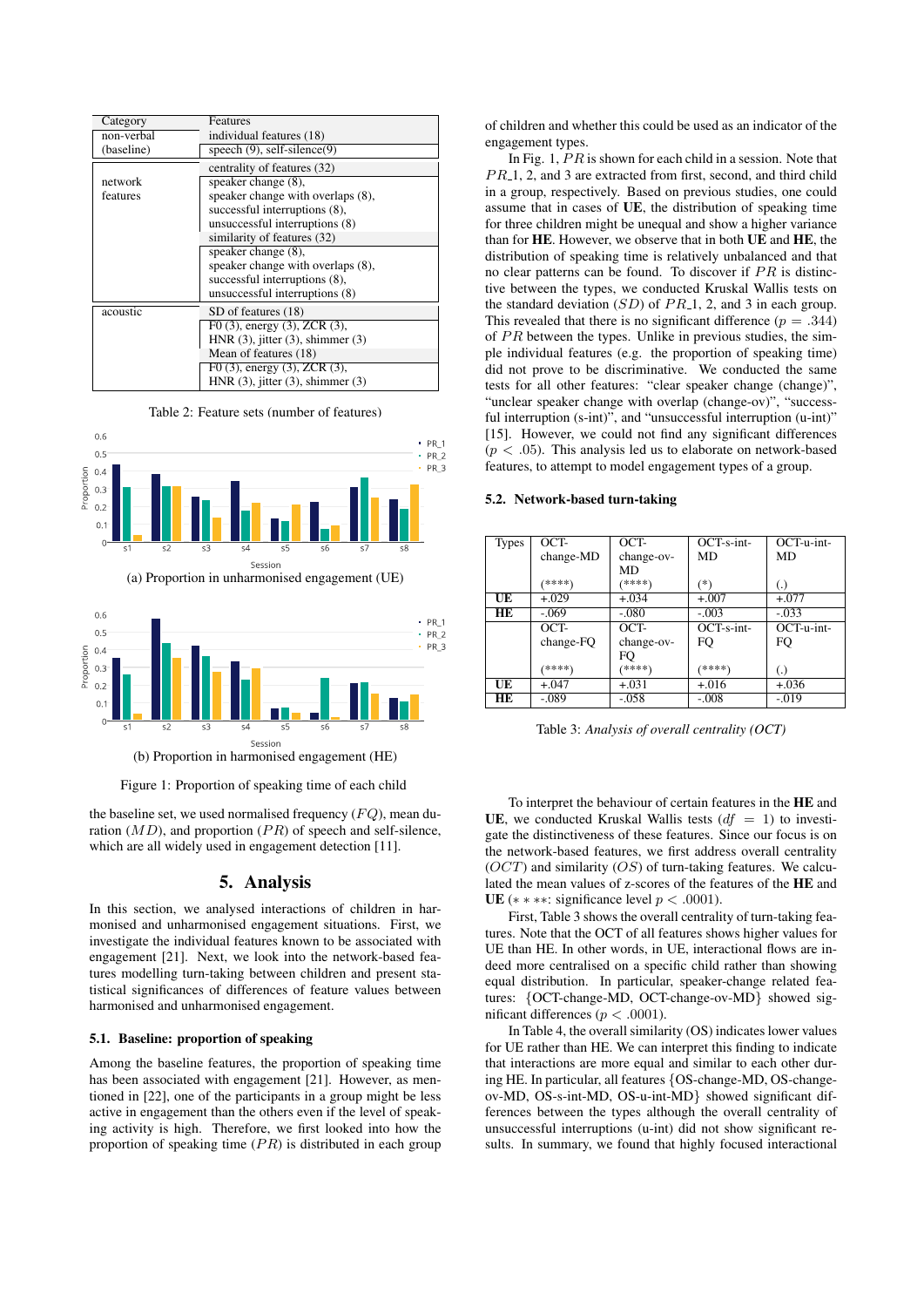| <b>Types</b> | OS-change-                        | OS-change- | $OS-s-int-$ | $OS$ -u-int- |
|--------------|-----------------------------------|------------|-------------|--------------|
|              | MD                                | ov-MD      | MD          | MD           |
|              | (****)                            | ****)      | (****)      | (****)       |
| UE           | $-.123$                           | $-.131$    | $-122$      | $-.120$      |
| HE           | $+.289$                           | $+.308$    | $+.288$     | $+.281$      |
|              | $\overline{\mathrm{OS}}$ -change- | OS-change- | $OS-s-int-$ | $OS-u-int-$  |
|              | FO                                | ov-FO      | FO          | FO           |
|              | (米米米米)                            | ****)      | (冰冰冰水)      | (****)       |
| UE           | $-.102$                           | $-115$     | $-.102$     | $-.104$      |
| HЕ           | $+.193$                           | $+.218$    | $+.193$     | $+.197$      |

Table 4: *Analysis of overall similarity (OS)*

| Types     | energy-SD | energy-M | HNR-SD  | $zcr$ -SD |
|-----------|-----------|----------|---------|-----------|
|           | (****)    | ****)    | (米)     | (****)    |
| <b>HE</b> | $-.223$   | $-.224$  | $-.057$ | $-196$    |
| UE        | +.117     | +.118    | $+.030$ | +.103     |

Table 5: *Analysis of acoustic features, SD (standard-deviation), M (mean)*

flows occur in UE. However, turn-taking patterns between children were similar to each other's in HE. Compared to centrality, similarity showed more significant differences between UE and HE.

Furthermore, we studied differences of acoustic features between UE and HE. We presented significant results in Table 5; energy, HNR, and ZCR related features showed differences. We found that children's speech showed higher variances of the features in UE compared to HE. Moreover, the unweighted average of energy was higher in UE. In future work, we will study modelling group-interactions by using these features, which are expected to be more conclusive.

### *5.2.1. Summary and discussion*

In this section, we analysed how distinctive network-based turntaking and acoustic features are among (un)harmonised engagement types. We observed that interactions are more centralised on a specific child in UE (higher overall centrality) than in HE. Also, interactions are more similar to each other in HE (higher overall similarity) than in UE. From our findings, we conclude that network-based turn-taking features are able to capture characteristics of interactions in spite of the small number of participants ( $N = 3$ ). Moreover, acoustic features related to energy, HNR, and ZCR demonstrated considerable differences between UE and HE. Hence, not only the network-based turn-taking features but also acoustic features seem to be promising features for the automatic classification of the types. However, since acoustic features are extracted from shorter frames (e.g. 20ms) compared to turn-taking features (e.g. speaker-change), various methods for integration of all features should be investigated as future work.

# 6. Conclusions

In this study, we explored the automatic analysis of engagement types among children using network-based turn-taking features. We collected a spontaneous audiovisual corpus with child-child interactions and defined group-level properties: harmonised and unharmonised engagement. To characterise children's interactions in these types, we developed interactional network features to represent levels of both centrality and similarity of interactional flows. In particular, these features modelled turntaking flows among a group of children.

First, we explored whether the proportion of speaking time of individuals was discriminative of engagement types. However, we could not find any statistically significant differences of features between the types, which means that individual features are not capable of modelling interactions among a group. Next, we found that centrality and similarity of turn-taking features showed significant differences between the types. In the unharmonised engagement type, centrality showed higher values while similarity showed lower values compared to the harmonised engagement type. In other words, children tend to show similar turn-taking patterns when they are engaged in a harmonised way. On the other hand, they demonstrate unbalanced or centralised turn-taking patterns in cases of unharmonised engagement.

In future work, based on the results of our analysis, we will develop statistical models classifying the engagement types. In particular, we will investigate integration of turn-taking features and acoustic features. Moreover, to extend our study to HRI, we will conduct a new data corpus, i.e., collection of not only child-child but also child-robot interactions.

# 7. Acknowledgements

The research leading to these results was supported by the European Community's 7th Framework Programme under Grant agreement 610532 (SQUIRREL - Clearing Clutter Bit by Bit).